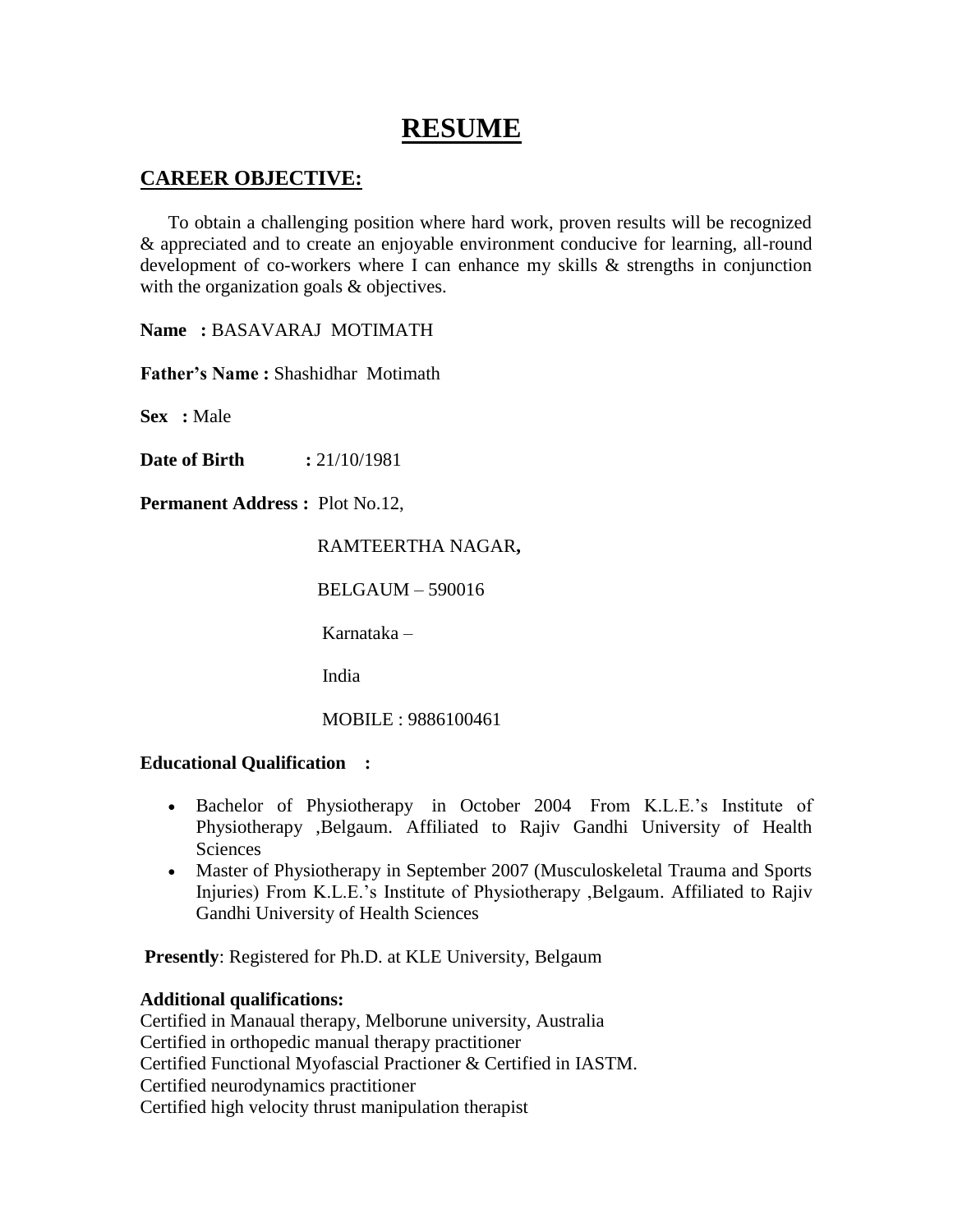Certified Pilates Practioner Certified taping techniques practitioner Certified Strength and Conditioning Therapist Certified Matrix-Rhythm-Therapy Practitioner

## **Work Experience :**

Worked as Tutor in KLES Institute of Physiotherapy from July 2006,

Lecturer, KLES Institute of Physiotherapy from April 2008-october 2010

Assistant professor, from October2010

in charge department of Sports Physiotherapy August 2011

## **At Present :**

Working as an Associate professor and HOD department of Sports Physiotherapy January 2015- till date

## **TOTAL EXPERIENCE: 13 years 11 months**

## **Resource person:**

- 1. State level conference of physical education teachers, held at RLS institute, Belagavi February 2012
- 2. Lecture on common sports injuries and their prevention, at MLIRC Belagavi
- 3. Lecture on "posture in sports" at trends in physical education and sports in march 2013.
- 4. Lecture on musculoskeletal disorders at HLL factory, Belagavi, december 2013
- 5. Research methodology, held at KLE University Institute of physiotherapy 2013/14/2016
- 6. Research methodology workshop Resource person on  $3-5<sup>th</sup>$  October 2016
- 7. Research Methodology workshop Resource person on 22<sup>nd</sup>-23<sup>rd</sup> September 2017,2018 & 2019,
- 8. Lecture for personal fitness trainer course on several occasions
- 9. Lecture on evidence based practice in Matrix Rhythm Therapy  $28<sup>th</sup>$  July 2019

## **Work Shops attended :**

- 1) Workshop on "Explore the untapped within you"-  $16<sup>th</sup>$  March 2021
- 2) Advance Matrix Rhythm Therapy workshop  $-1^{st}$  &  $2^{nd}$  March 2020
- 3) Innovative pedagogies for powerful teaching  $-26<sup>th</sup>$  February 2020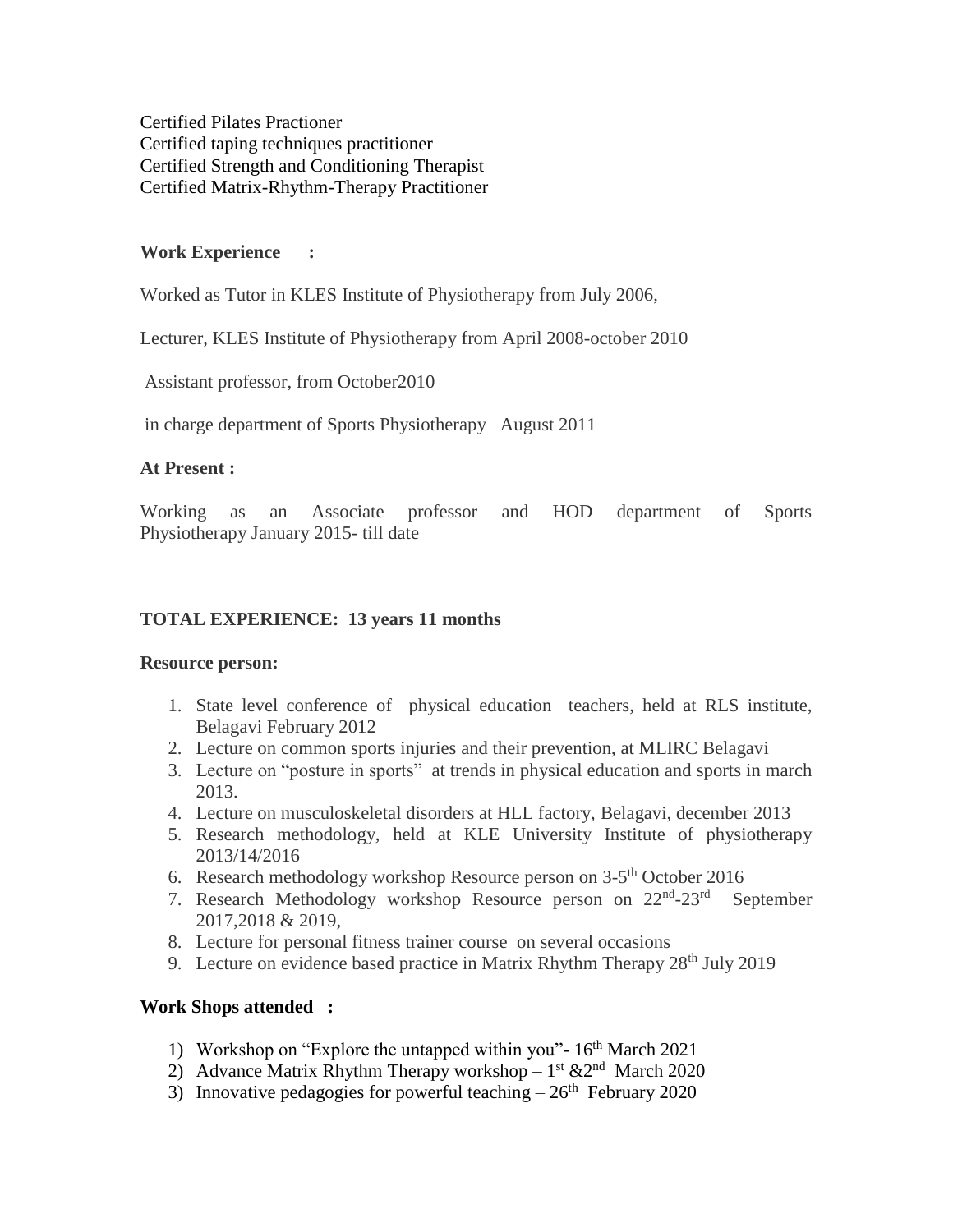4) "Outcome based education" - 8<sup>th</sup> April 2019

5) Technology trends for future learning- March 2018

6) Work ethics and culture – April 2017

7) Effective mentorship - To reach out may 2016

8) Effective scientific writing skills – July 2016

9) Fitness Evaluation and Prescription for health professionals – Nov 2015

10) Art of exercise prescription January 2015

11) Workshop on self management skills November 2014

12) Research methodology – september 2014

13) Workshop on strength and conditioning – september 2014

14) Workshop on neural mobilization- march 2014

15) Personality development and emotional quotient November 2013

16) Workshop on research methodology-august 2013

17) Workshop on shoulder joint- May 2013

18) Workshop on personal and pedagogic effectiveness- Dec 2012

19) Preconference workshop on musculoskeletal manipulative therapy –Dec 2012

20) Workshop on orientation for newly recruited faulted –Aug. 2012

21) Workshop on Pilates – 2010

22) Workshop on OSCE-OSPE – march 2012

23) National seminar –Jan 2012

24) Workshop on microteaching – June 2012

25) Workshop on orientation course for newly recruited faculty-Aug. 2012

26) Workshop on MCQ writing and validation – Oct 2012

27) Pre conference workshop on tapping – Dec 2011

28) Workshop on qualitative research and bio ethics – may 2010

29) Workshop on sports physiotherapy –sept 2010

30) Workshop on cyriax muscle energy tech and positional release – Dec 2010

31) Workshop on teaching methodology June 2009

32) Workshop on teaching methodology January 2008

33) Workshop on team physician development course November 2008

34) Workshop on Myofascial trigger point therapy, May 2007

35) Clinical research workshop and ICH-GCP guidelines on july 2008

36) Workshop on Lumbar spinal mobilization, May 2006

37) Workshop on neaurodevelopmenta l therapy, January2005

38) Workshop on management of cerebral palsy, October 2005

39) Workshop on stroke rehabilitation, june 2005

#### **Conferences Attended :**

- International Conference of Physiotherapy and Sports Science October 2007 at Patiyala
- 30thAnnual Conference of Indian Association of Sports Medicine, Belgaum. november2008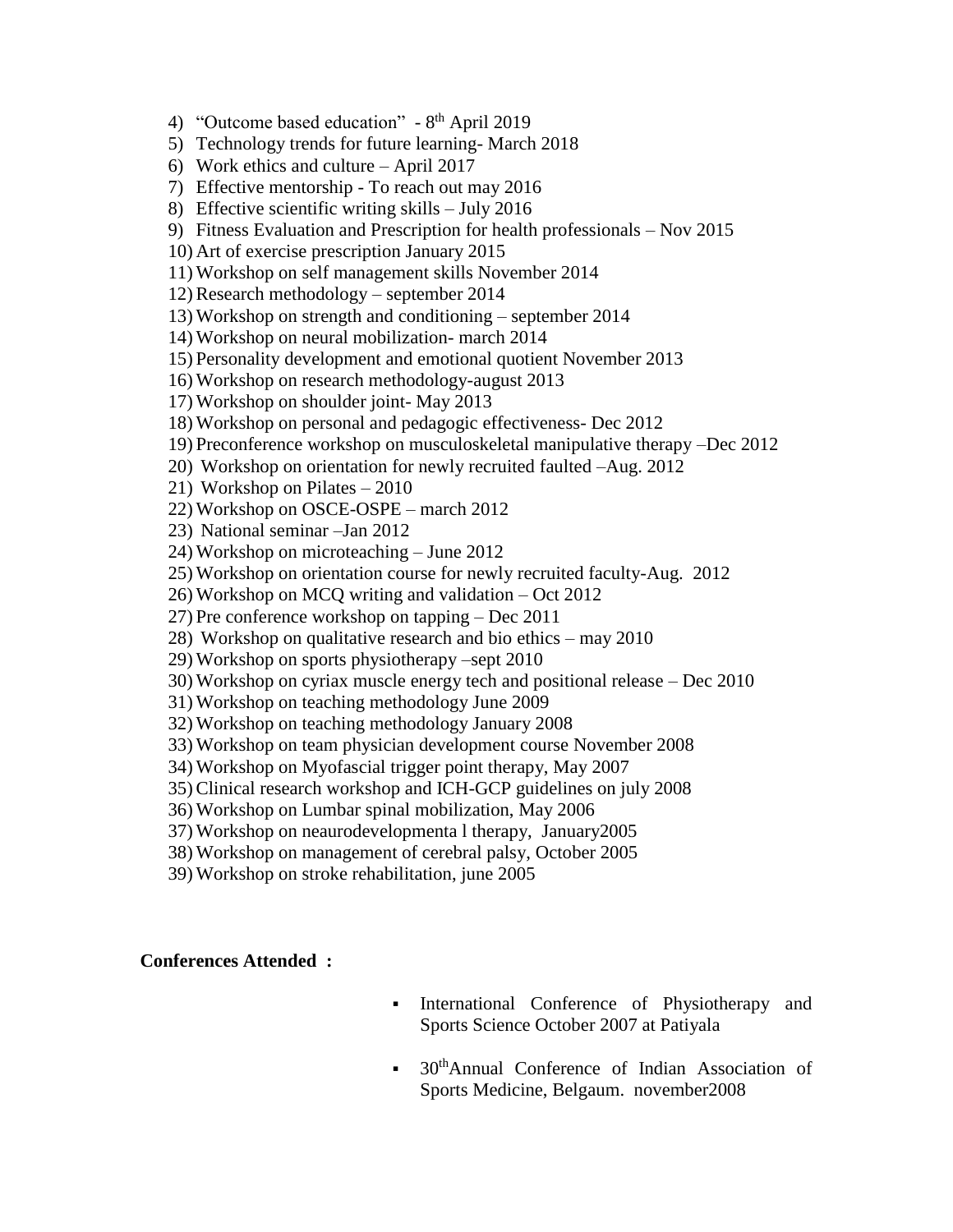- ICON sports-2010 International conference, at Banaras Hindu University, Varanasi.
- National update on neurophysiotherapy 2009, at Belgaum
- $\blacksquare$   $2<sup>nd</sup>$  National update on neurophysiotherapy 2010, at Belgaum
- National conference on sports physiotherapy and rehabilitation2012, at Pune
- $\bullet$  9<sup>th</sup> international conference on geriatric care 2012, Belgaum
- $\blacksquare$  43<sup>rd</sup> Annual conference of IAP, Shimla 2015
- $\bullet$  57<sup>th</sup> Annual conference of IAP, Bangalore February  $1<sup>st</sup>$  &  $2<sup>nd</sup>$  2019, Bangalore
- $\blacksquare$  11<sup>th</sup> NCHPE conference held on 21&22<sup>nd</sup> November 2019

## **Paper Presented :**

**•** Detection of Tibial Stress Fracture with Insonation

**(**International Conference of Physiotherapy and Sports Sciences)

 Site Specificity of Sports Injuries Seen During Interschool Competitions Held at Belgaum – An Observational Study

 **(**30thAnnual Conference of IASM) november 2008

Detection of Tibial Stress Fracture with Insonation

**(**30thAnnual Conference of IASM)

- Effect of 4 week plyometric exercise on agility training on agility in KHO-KHO athletes- A RCT
- Exercise addiction in middle aged individuals of Belgaum city- an exploratory study

## **Awards/ Recognition:**

 $\bullet$  2<sup>nd</sup> best scientific paper award at the 30<sup>th</sup>Annual Conference of IASM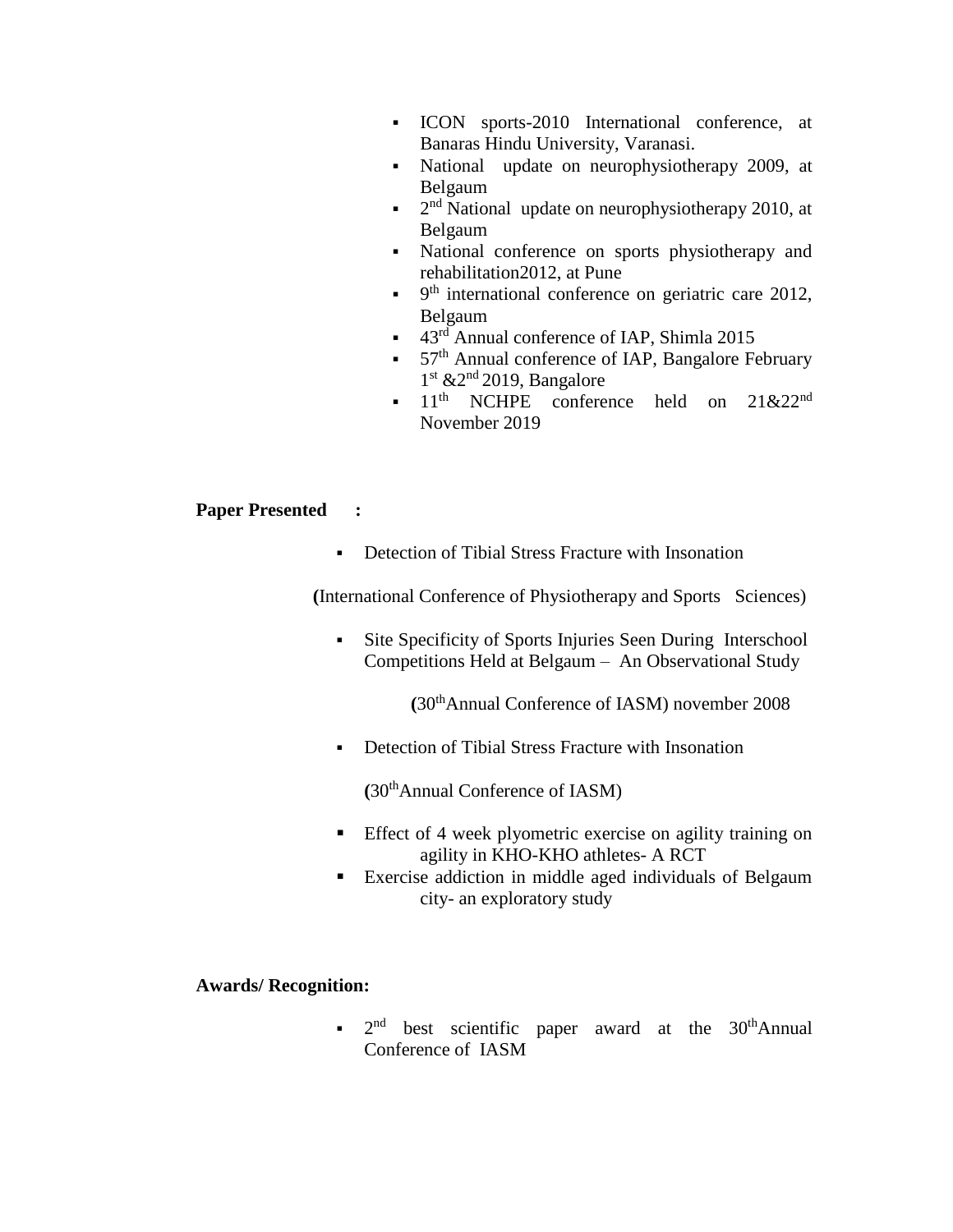(Site Specificity of Sports Injuries Seen During Interschool Competitions Held at Belgaum – An Observational Study)

- Co-chairperson for scientific paper presentation session at 30thAnnual Conference of IASM
- Scientific committee member UG-PG poster presentations at karnataka state level conference held in may 2012
- Chairperson for scientific sessions at  $9<sup>th</sup>$  international geriatric care 2012, in October 2012
- 2  $2<sup>nd</sup>$  prize in debate held on Teachers day at KLE university, September 2012, Belagavi
- **Best Teacher** award of KAHER 2018
- Chairperson for the scientific session at  $57<sup>th</sup>$  Annual conference of IAP, Bangalore February 1st  $&2^{nd}$  2019, Bangalore
- **Member, Affiliation Inquiry Committee Goa medical college, 2016, 2017 & 2018**
- **Member, Monitoring Committee of Sports, KAHER.**
- **Member, NAAC reaccreditation committee**

## **Publications:**

| year | Sr           | Title                                                        | author                   |
|------|--------------|--------------------------------------------------------------|--------------------------|
|      | no           |                                                              |                          |
| 2020 | $\mathbf{1}$ | Average heart rate recovery in marathon runners: An          | Motimath,<br>Basavaraj   |
|      |              | observational study: The Journal of Indian Association of    | Merlin rajan             |
|      |              | Physiotherapists. Year: 2020, Volume: 14<br>, Issue :        |                          |
|      |              | 2, Page: 89-92                                               |                          |
|      | 2            | Effect of Wobble Board Exercises on Star Excursion Balance   | Motimath, Basavaraj;     |
|      |              | Test in Athletes of Belagavi- An Experimental Study.: Indian | Koyande, Sadhvi          |
|      |              | Journal of Physiotherapy & Occupational Therapy. Jan-        |                          |
|      |              | Mar2020, Vol. 14 Issue 1, p49-54.                            |                          |
| 2019 | $\mathbf{1}$ | A Comparison between Kinesio Taping and Medial Arch          | Basavaraj1,*,<br>Parveen |
|      |              | Support Combined with Exercises in Adult Flatfoot-An         | Sarwath2,**, Chivate     |
|      |              | <b>Experimental Study</b>                                    | Dhaval3,***              |
|      |              | Indian Journal of Physiotherapy and Occupational Therapy -   |                          |
|      |              | An International Journal                                     |                          |
|      |              | Year: 2019, Volume: 13, Issue: 4                             |                          |
|      |              |                                                              |                          |
|      |              |                                                              |                          |
|      |              |                                                              |                          |
|      |              |                                                              |                          |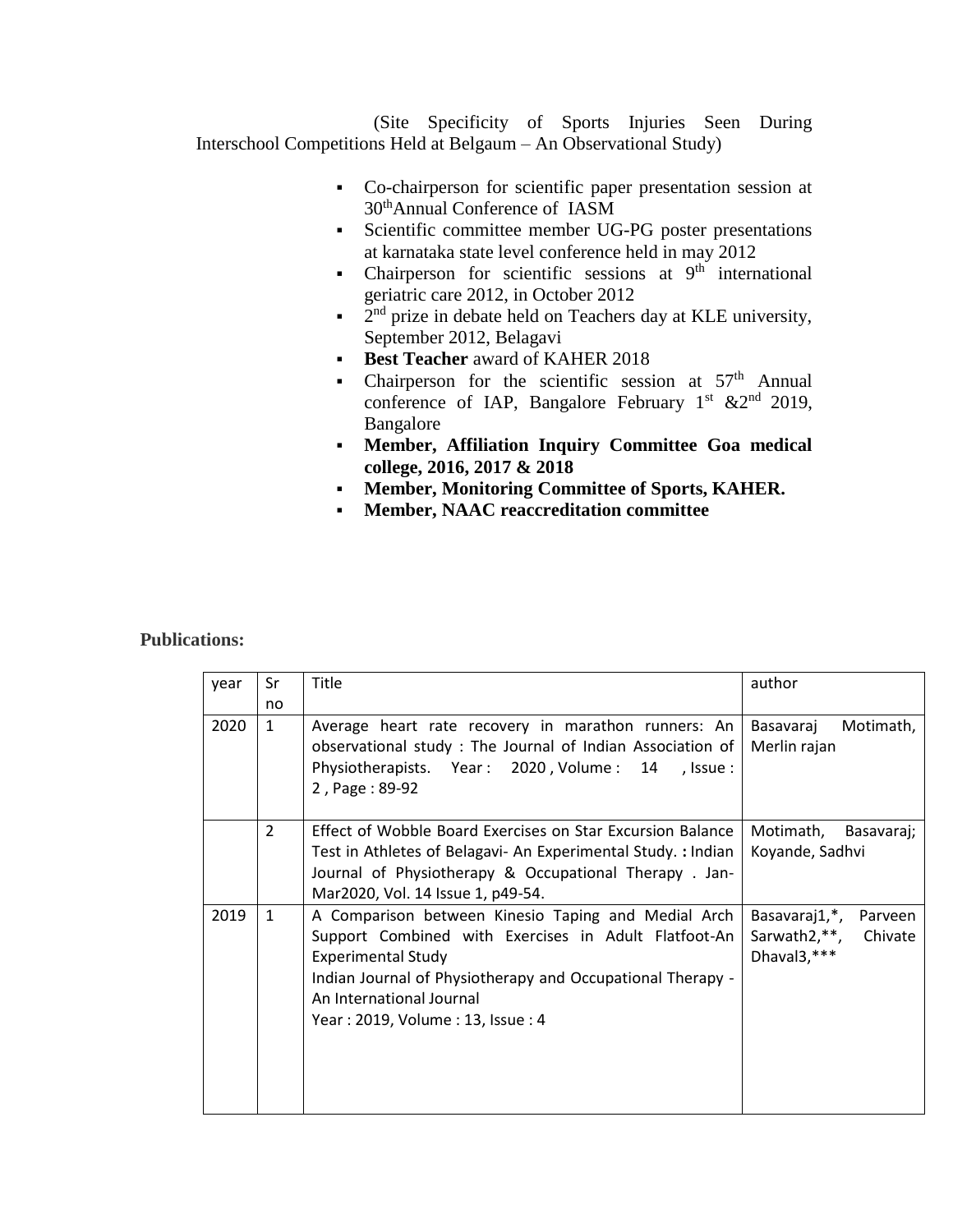|      | $\overline{2}$ | 40 Yard Dash Test in Young Athletes of Belagavi City-An<br>Exploratory Study.<br>Source: Indian Journal of Physiotherapy & Occupational<br>Therapy . Jan-Mar2019, Vol. 13 Issue 1, p12-16. 5p.                                                                               | Motimath,<br>Basavaraj;<br>Kulkarni, Anirudha A.;<br>Chivate, Dhaval         |
|------|----------------|------------------------------------------------------------------------------------------------------------------------------------------------------------------------------------------------------------------------------------------------------------------------------|------------------------------------------------------------------------------|
|      | 3              | Effect of Sports Activity Dependent Antagonist Muscles<br>Strengthening (Sadams) on Performance Parameters in<br>Competitive Roller Skaters: An Experimental Study.<br>Indian Journal of Physiotherapy & Occupational Therapy.<br>Apr-Jun2019, Vol. 13 Issue 2, p144-149. 6p | Nikam,<br>Prasannajeet<br>P.; Motimath, Basavraj;<br>Chivate, Dhaval         |
|      | 4              | One Minute Sit-Up Test in Athletes of Belagavi: An<br>Exploratory Study.<br>Indian Journal of Physiotherapy & Occupational Therapy.<br>Jan-Mar2019, Vol. 13 Issue 1, p77-81. 5p                                                                                              | Motimath,<br>Basavaraj;<br>Manish<br>Sah,<br>Kumar;<br>Chivate, Dhaval       |
|      | 5              | Wearing Out Pattern of Sports Shoes and Muscle Imbalance<br>in Lower Limb among Athletes-A Correlation Study<br>Indian Journal of Physiotherapy and Occupational Therapy -<br>An International Journal<br>Year: 2019, Volume: 13, Issue: 4                                   | Motimath<br>Basavaraj,<br>Vivekanand<br>Neelgund<br>B2,*, Chivate Dhaval3    |
|      | 6              | Age and Gender Related Differences in Push Up Test in<br>Athletes of Belagavi--A Cross Sectional Study.<br>Indian Journal of Physiotherapy & Occupational Therapy.<br>Apr-Jun2019, Vol. 13 Issue 2, p166-169. 4p.                                                            | Motimath,<br>Basavaraj;<br>Koyande,<br>Sadhvi;<br>Chivate, Dhaval            |
|      | $\overline{7}$ | Shuttle Run Test in Athletes of Belagavi-An Exploratory<br>Study.<br>Indian Journal of Physiotherapy & Occupational Therapy.<br>Jan-Mar2019, Vol. 13 Issue 1, p123-127. 5p                                                                                                   | Motimath,<br>Basavaraj;<br>Fondekar, Raunak L.;<br>Chivate, Dhaval           |
| 2018 | $\mathbf{1}$   | Impact of Circuit Training Exercises on land Versus in Water<br>in Overweight Females--A Randomized Clinical Trial.<br>Indian Journal of Physiotherapy & Occupational Therapy.<br>Jul-Sep2018, Vol. 12 Issue 3, p93-96. 4p                                                   | Motimath,<br>Basavaraj;<br>Pillai, Haritha; Motar,<br>Pooja; Pradhan, Smruti |
|      | $\overline{2}$ | Effect of core muscle strengthening on roller skating speed<br>in competitive teenage skaters: An experimental study<br>Saudi journal of sports medicine                                                                                                                     | Nabeel<br>Ahammed,<br>Motimath,<br>Basavaraj<br><b>Dhaval Chivate</b>        |
|      | 3              | Impact of Circuit Training Exercises on land Versus in Water<br>in Overweight Females--A Randomized Clinical Trial. : Indian<br>Journal of Physiotherapy & Occupational Therapy. Jul-<br>Sep2018                                                                             | Motimath,<br>Basavaraj;<br>Pillai, Haritha; Motar,<br>Pooja; Pradhan, Smruti |
| 2017 | 1              | Correlation between core stability and scapulohumeral<br>rhythm in badminton player-An observational study<br>International Journal of Applied Research 2017; 3(7): 328-<br>332                                                                                              | Dr. Basavraj Motimath,<br>Manjiri V Mahajan and<br>Dr. Dhaval Chivate        |
|      | $\overline{2}$ | Immediate effect of instrument assisted soft tissue<br>mobilization (lastm) With M2T blade technique in<br>trapezitis: An experimental study                                                                                                                                 | Dr.<br>Basavaraj<br>Motimath,<br>Nabeel<br>Ahammed<br>Dr.<br>and             |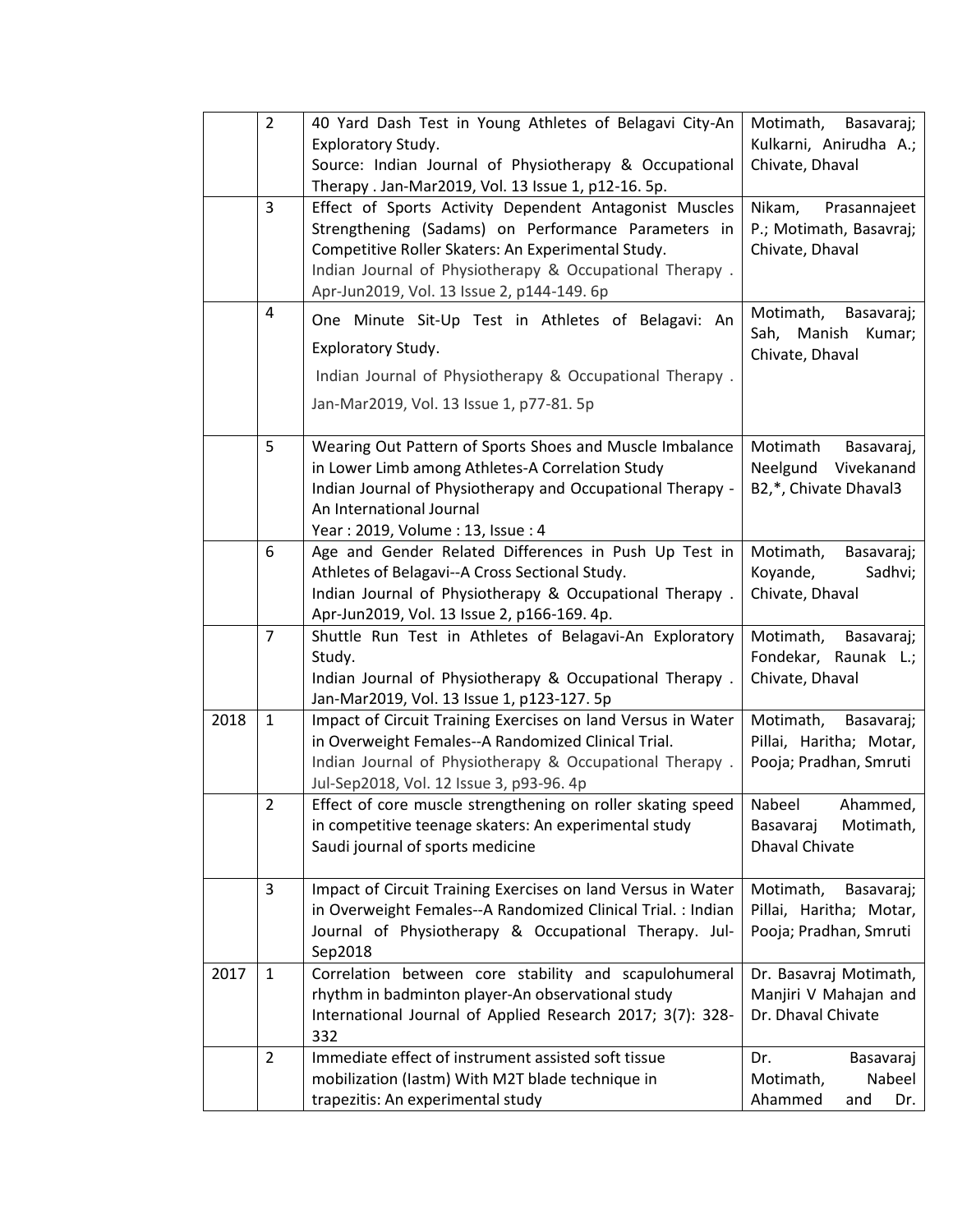|      |                | International Journal of Applied Research 2017; 3(5): 527-<br>529                                                                                                                                                                                                 | <b>Dhaval Chivate</b>                                                                                            |
|------|----------------|-------------------------------------------------------------------------------------------------------------------------------------------------------------------------------------------------------------------------------------------------------------------|------------------------------------------------------------------------------------------------------------------|
|      | $\overline{3}$ | Comparative study on effectiveness of trigger point<br>release versus cervical mobilization in chess players<br>with mechanical neck pain                                                                                                                         | Dr. Basavaraj Motimath<br>Nabeel<br>Dr.<br>and<br>Ahammed                                                        |
|      | 4              | Comparative effect of Myofascial Release with Foam Roller,<br>Mulligans Bent Leg Raise Technique and Proprioceptive<br>Neuromuscular Facilitation<br>Stretching<br>on<br>hamstring<br>flexibility in athletes - A randomized clinical trial<br>2017, vol2 issue 8 | Basavaraj Motimath,<br>Andrea Ramesh Hegde<br>, Dr. Dhaval Chivate                                               |
|      | 5              | Effect of Three Weeks Lower Limb Strength Training on<br>Swimming. Jmscr February 2017                                                                                                                                                                            | Dr Basavaraj Motimath<br>$M.P.T$ ,<br>Nikita<br>Dr<br>Shamine<br>Miranda<br>B.P.Dr<br>Nishi<br>Mayur<br>Sawkar B |
|      | 6              | Immediate Effects Of Tendoachilles Stretch On Balance In<br>Geriatric Population - An Experimental Study Jmscr February<br>2017                                                                                                                                   | Dr Basavaraj Motimath<br>$M.P.T$ ,<br>Dr<br>Nikita<br>Miranda<br>Shamine<br>B.P.Dr<br>Nishi<br>Mayur<br>Sawkar B |
| 2015 | $\mathbf{1}$   | Flat Foot and Posterior Tibial Tendon Length- A Correlational<br>Study<br>Indian Journal of Physiotherapy and Occupational Therapy                                                                                                                                | Anil R Muragod<br>, Neelam J Patel<br>, Basavaraj Motimath                                                       |
|      | $\overline{2}$ | COMPARATIVE STUDY OF 4 WEEKS OF DYNAMIC BALANCE<br>TRAINING PROGRAM IN COLLEGIATE FOOTBALL PLAYERES:<br>RANDOMIZED CLINICAL TRIAL.<br><b>JEBMH</b>                                                                                                                | Joshi,<br>Nisha<br>Arati<br>Mahishale,<br>Basavraj<br>Motimath                                                   |
|      | 3              | Effect of Short duration Targeted Manual Therapy Approach<br>in Plantar Fascitis - a Randomized Control Trial<br>Indian Journal of Physiotherapy and Occupational Therapy -<br>An International Journal<br>Year: 2015, Volume: 9, Issue: 1                        | Kumar<br>Sanjiv,<br>Motimath Basavaraj,                                                                          |
| 2014 | $\mathbf{1}$   | FLEXIBILITY AND<br><b>AGILITY</b><br><b>AMONG</b><br><b>CHILDREN</b><br><b>AND</b><br><b>ADOLESCENT</b><br>ATHLETES: AN OBSERVATIONAL STUDY<br>International Journal of Physiotherapy and Research, Int J<br>Physiother Res 2014, Vol 2(4):653-56. ISSN 2321-1822 | Deepmala Thakur<br>, Basavaraj Motimath                                                                          |
|      | $\overline{2}$ | . Effect of resistance tube exercises on kicking accuracy,<br>vertical jump and 40-yard technical test in competitive<br>football players-an experimental study                                                                                                   | Tirumala A, Motimath<br>B                                                                                        |
|      | 3              | OPEN KINEMATIC CHAIN EXERCISES FOR SICK SCAPULA IN<br>COMPETITIVE ASYMPTOMATIC OVER HEAD ATHLETES FOR 3<br><b>WEEKS</b>                                                                                                                                           | Patel Neelam Jayesh<br>, Anil R. Muragod<br>, Basavaraj Motimath                                                 |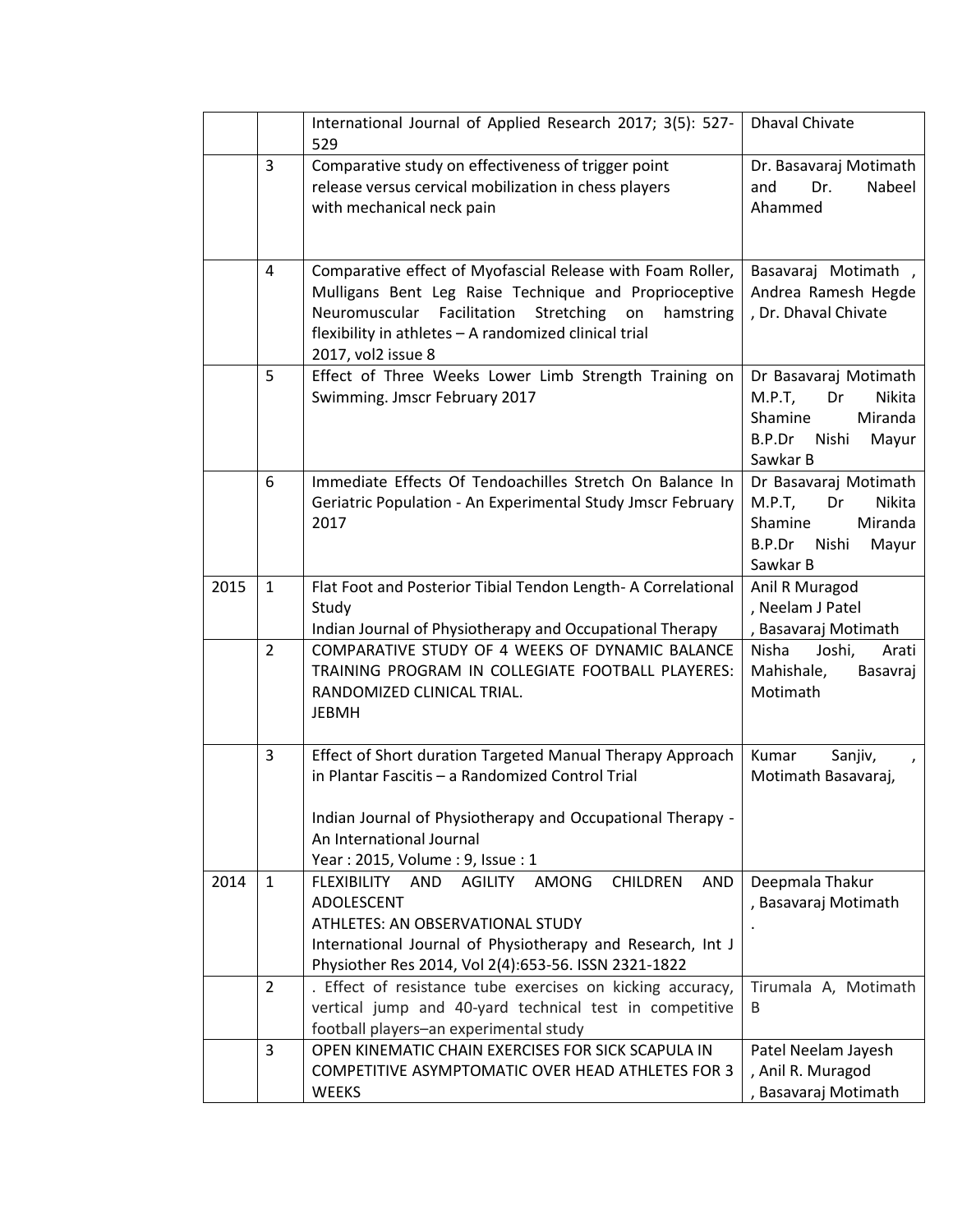|      |   | International Journal of Physiotherapy and Research,<br>Int J Physiother Res 2014, Vol 2(4):608-15. ISSN 2321-1822                                                                                                        |                                                 |
|------|---|---------------------------------------------------------------------------------------------------------------------------------------------------------------------------------------------------------------------------|-------------------------------------------------|
|      | 4 | Effect Of Lower Extremity Strengthening On Upper<br>Extremity Performance In Competitive Tennis Players-An<br><b>Experimental Study</b>                                                                                   | Patil<br>VR.<br>Basavaraj<br>motimath           |
| 2010 | 1 | Site specificity of sports injuries seen during the interschool<br>competations held at belgaum an observational study<br>Indian Journal of Physiotherapy and Occupational Therapy.<br>January - March 2010, Vol. 4, No.1 | Motimath B.S., Ganesh<br>B.R., Murakibhavi V.G. |

## **Given physiotherapy service for ( only few mentioned here)**

- State Team selection matches held at Belgaum in 2007
- State Team Camp in 2007 held at Belgaum
- Various events held at Benon- Smith college of Physical Education Ground, Belgaum, in the months of July & August 2007 { details enclosed}
- Football coaching camp held at phoenix residential school,lBelgaum
- Under 14 cricket tournament held at union gymkhana Belgaum
- Interschool football Tournament 2008
- Interschool West Zonal Matches, Belgaum 2008
- Karnataka State Cricket Association approved Belgaum premier league
- Fitness training and rehabilitation of Belgaum Sports club (2010)
- KSCA approved coaching camp conducted at Belgaum 2010
- World ranking tennis tournament held at VTU, Belagavi decemebr 2012
- Unique world records, non stop speed sakting relay marathon by 315 particiapnts. At Shivganga skating club, May 2015
- 120 hrs of non stop skating relay, world recoed attempt at Shivganga roller skating club, June 2015
- Asia book of records for longest relay skating attempt at shivgnga roller skating club June 2015
- All India University Cross Country (Men & Women) Championship at VTU, Belagavi - October 2017
- 48<sup>th</sup> KVS National Sports Meet, Belagavi 2017
- Guinness Attempt for Longest Cookie Dunking Relay, at Shivganga Roller Skating Club – 2017
- **Children Records, National Records, Extreme Records, Asia Pacific Records** for most participants performing largest Khelo India Multi-Activitities Skating Marathon (72 hours) – 2018
- <sup>9th</sup> late Shri Narayanji Kasat memorial roller skating championship 2019, affiliated byneharu Yuva Kendra Belgavi and youth services & sports department,Belagavi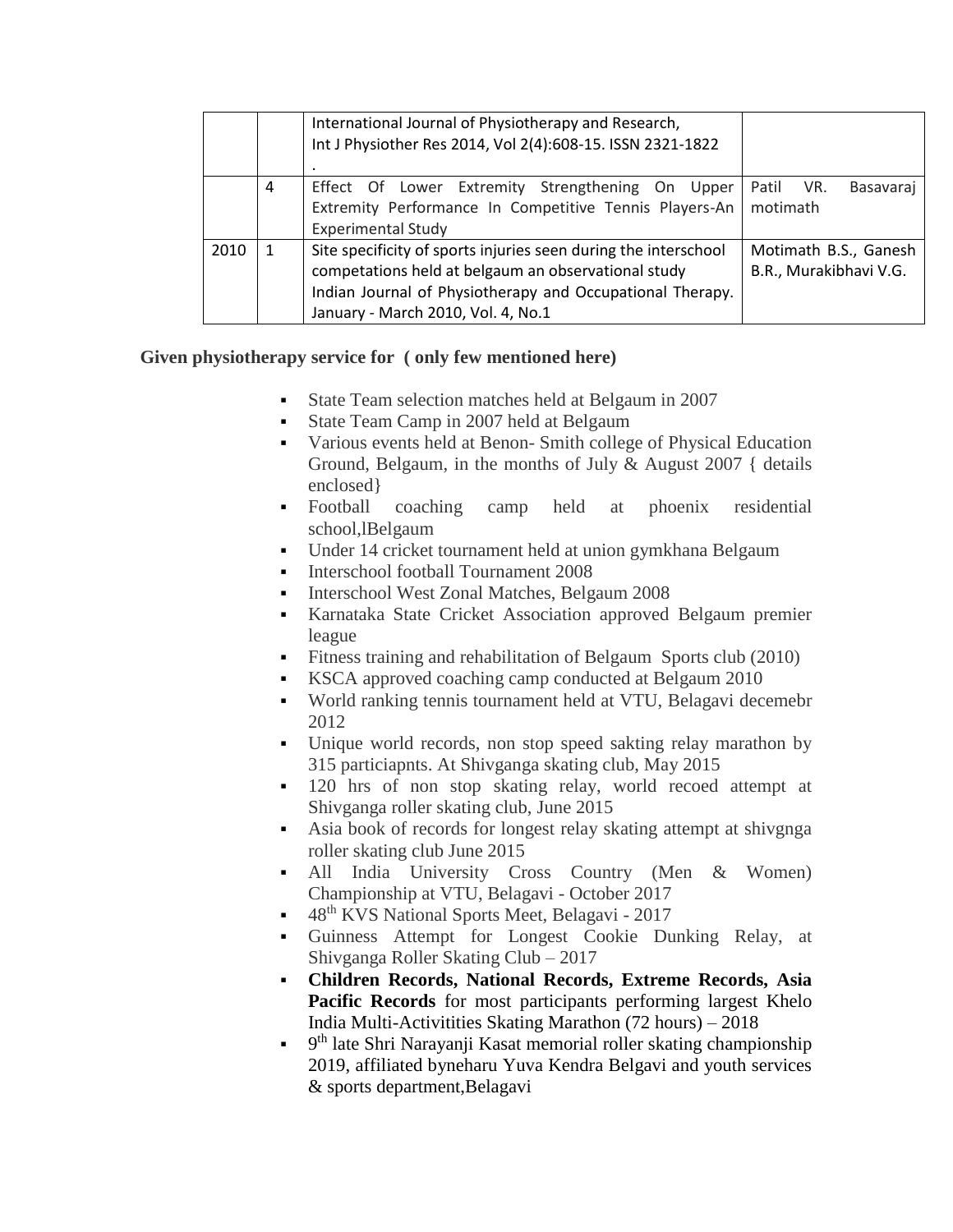- **worked as a Physiotherapist for Indian Roll ball team, 3rd** Asian Roll Ball Championship,  $21^{st}$  &  $24^{th}$  February 2019
- Most skaters performing 96 hours for promoting Ek Bharat Attempt for 8 books of records (**Indian achivers, best India,**
- **India book of records, Asia book of records, Aisa Pacific records, Global records, National records, Children records**)
- Mini-triathlon 2019,  $2^{nd}$  edition, organized by Rotary club Venugram- Belgaum on 9<sup>th</sup> june 2019
- Worked as physiotherapist for **Goa state Cricket Association** on several occasions

Camps attended/ organised

Orthopedic physiotherapy camp, Bailhongal

Orthopedic physiotherapy camp, Nipani

Neonatal screening camp at B.M.K Ayurved hospital Belgaum

Orthopedic physiotherapy camp BMK Ayurved hospital, Belagavi

Musculosketal screening camp for athletes

#### **Given physiotherapy awareness lectures at:**

Union gymkhana Belgaum

Primary Health Centre, kinaye

Gogte College of commerce

#### **Subjects taught:**

Orientation to physiotherapy

Biomechanics,

Electrotherapy,

Community based rehabilitation

Physiotherapy in orthopedics

Research methodology

Exercise therapy